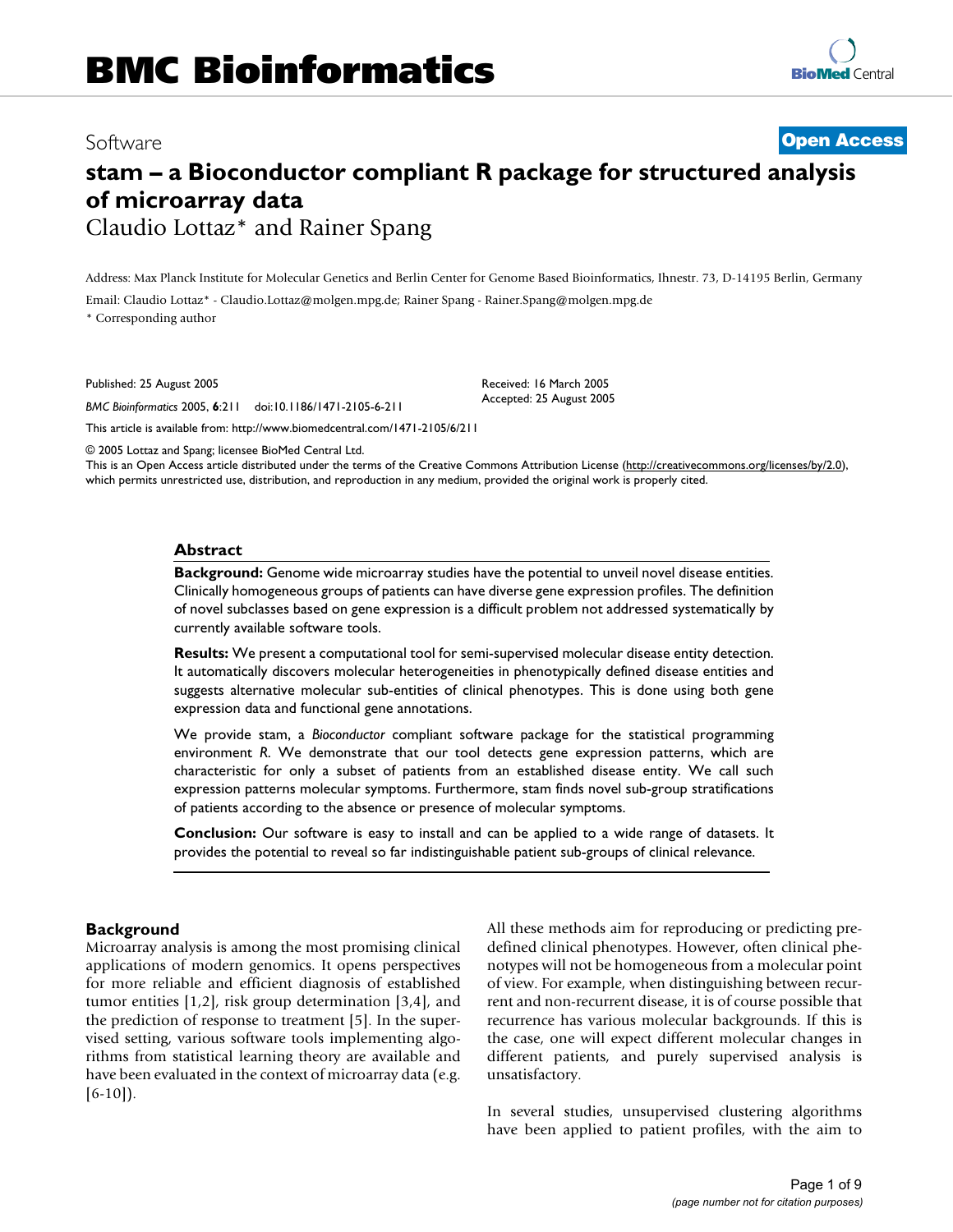

**Overview on structured analysis of microarrays**. Input of stam is a gene expression dataset, the structure of the Gene Ontology and associations of genes with GO terms. The output of the method is a resolved diagnosis per patient according to molecular symptoms, arid thus a molecular stratification of patients according to absence and presence of these symptoms.

define novel disease entities [11-14]. However, clustering of patients is not straightforward, since the clinical relevance of a clustering result is often unclear. It is quite possible that a given clustering reflects unimportant covariates like gender and age or even experimental artifacts. This is usually avoided by visual inspection of the clustered data and an educated manual selection of interesting genes. Automated software tools for this problem are not available so far.

We have recently suggested a novel algorithm for semisupervised analysis called *structured analysis of microarrays* [15]. We consider the setting where a disease group is to be distinguished from a set of patients with a different clinical phenotype (controls). Instead of determining a single global signature to detect all disease cases, we generate several local signatures, which identify only subsets. We call the local signatures *molecular symptoms*. A special feature of the method is that it produces multiple candidate symptoms and characterizes each by a functional annotation, like patients with poor prognosis and altered expression of apoptosis related genes. The functional annotations stored in the Gene Ontology (GO) are used to ensure biological focus.

In GO [16], terms describing biological processes, molecular functions and cellular localizations are organized in a directed acyclic graph, where each node represents a biological process and child-terms are either members or representatives of their parent-terms. Genes are attributed to nodes according to the knowledge the biological research community has gathered so far. Molecular symptoms found by stam exclusively contain genes associated with one node of the Gene Ontology and therefore have a biological focus.

For each patient and each node classifier stam calculates a value between 0 and 1 for each relevant molecular symptom. These values indicate how likely it is that a patient belongs to the disease class according to the corresponding molecular symptom. In addition, we suggest to use patterns of absence or presence of molecular symptoms to stratify patients into subclasses. An overview of the algorithm is given in Figure 1.

# **Implementation**

A detailed description of structured analysis of microarrays is given in [15]. Here we only give a brief review of the method.

We use Gene Ontology's hierarchical structure. Based on the GO graph of biological terms, stam generates a classifier graph holding one classifier for each node. The classifiers only depend on genes annotated to corresponding nodes or their descendants. In a nutshell, stam consists of the following steps as illustrated in Figure 2:

• generate a rooted, directed classifier graph according to the gene Ontology,

• construct leaf-node classifiers based on expression values of genes, which are directly annotated to the leaf nodes,

- propagate the results through inner nodes to the root,
- and shrink the classifier graph to determine a concise set of molecular symptoms.

We have implemented the algorithm based on the R package for statistical computing [17]. Time-consuming parts of the method are written in C to improve computational performance. Furthermore, we rely on packages from the Bioconductor suite of bioinformatics tools [18].

# *The raw classifier graph*

Starting from a node of interest specified by the user, stam generates a graph of classifiers according to the structure of the Gene Ontology. The graph is generated anew for each chip type. Any GO node can be chosen to start the procedure with this node as root of the graph. The default is the root of the biological process branch of the gene ontology. Our implementation uses Bioconductor metadata packages to obtain chip-specific associations of probe-sets with genes as well as the generic GO structure. Table 1 summarizes the annotation data, which is currently available for Affymetrix-GeneChip® microarrays.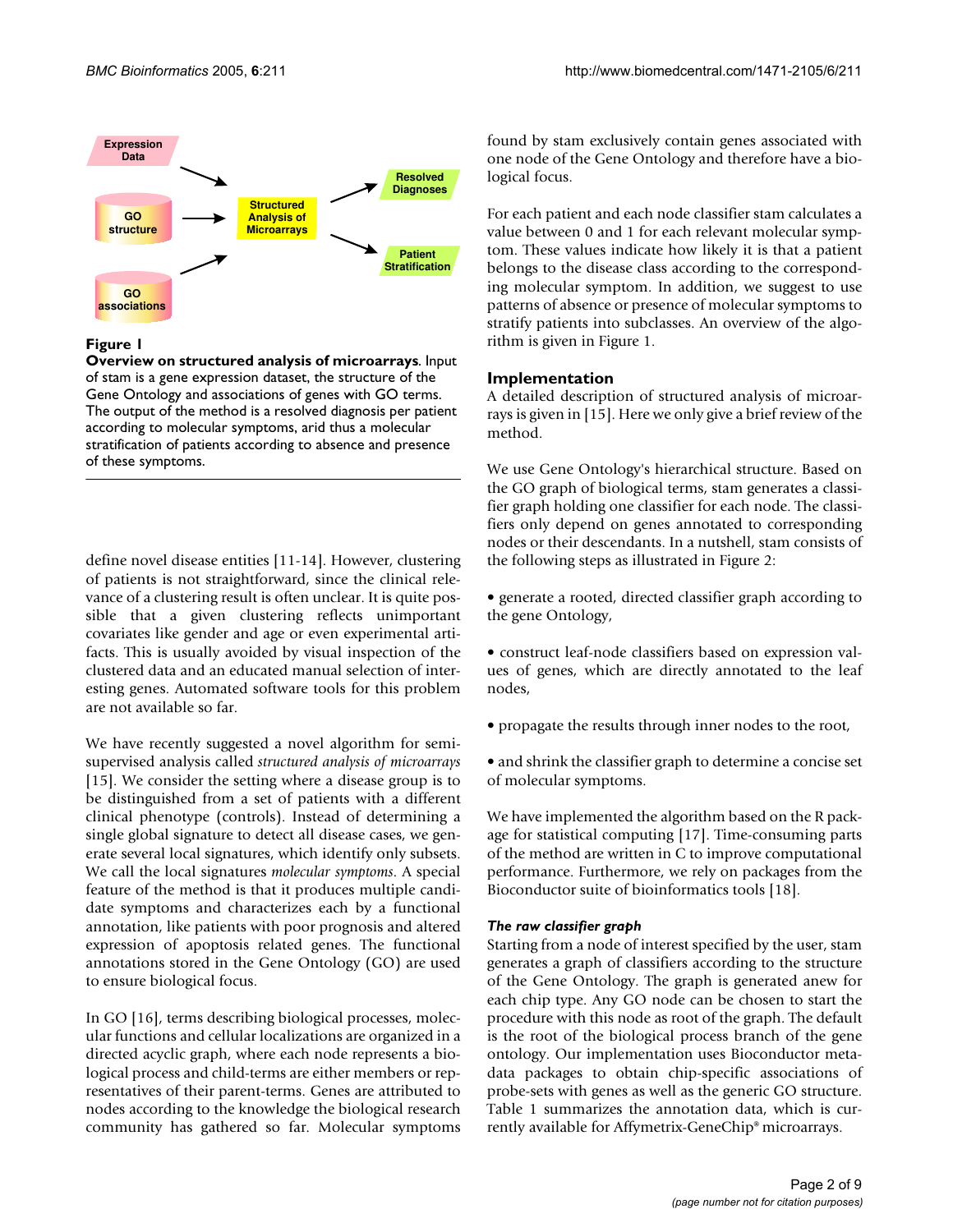

**stam's algorithm in a nutshell**. The algorithm for *structured analysis of microarrays* splits into three phases: classification in leaf nodes, propagation through inner nodes and shrinkage of the classifier graph. Calibration by the user allows for fine-tuning of specificity versus sensitivity in classifier evaluation and redundancy versus performance tradeoff in graph shrinkage.

**Table 1: Gene Ontology annotations available in Bioconductor – For the microarrays listed in this table, Bioconductor meta data packages are available. The second column gives the number of leaf nodes the third column the number of inner nodes considered when generating classifier graphs. The last column reports the ratio of probe-sets being associated with any leaf node.**

|              | <b>Species</b> | Probe-sets | Leaf nodes | Inner nodes | Annotated |
|--------------|----------------|------------|------------|-------------|-----------|
| hgu 133a     | human          | 22283      | 1649       | 1049        | 67.6%     |
| hgu I 33b    | human          | 22645      | 1136       | 783         | 30.7%     |
| hgul33plus2  | human          | 54675      | 1725       | 1094        | 44.1%     |
| hu6800       | human          | 7129       | 1300       | 872         | 84.7%     |
| hgu95av2     | human          | 12625      | 1492       | 966         | 76.2%     |
| hgu95b       | human          | 12620      | 972        | 669         | 33.3%     |
| hgu95c       | human          | 12646      | 895        | 633         | 27.7%     |
| hgu95d       | human          | 12644      | 866        | 603         | 22.9%     |
| hgu95e       | human          | 12639      | 935        | 64 I        | 32.1%     |
| mgu74av2     | mouse          | 12488      | 1379       | 934         | 63.5%     |
| mgu74bv2     | mouse          | 12411      | 975        | 696         | 33.7%     |
| mgu74cv2     | mouse          | 11934      | 826        | 590         | 26.0%     |
| moe430a      | mouse          | 22690      | 1538       | 1017        | 61.4%     |
| moe430b      | mouse          | 22575      | 997        | 719         | 21.0%     |
| rgu34a       | rat            | 8799       | 974        | 689         | 46.0%     |
| rgu34b       | rat            | 8791       | 403        | 332         | 7.7%      |
| rgu34c       | rat            | 8789       | 439        | 345         | 8.5%      |
| rae230a      | rat            | 15866      | 1032       | 718         | 23.5%     |
| rae230b      | rat            | 15276      | 319        | 297         | 3.1%      |
| yg98         | yeast          | 6777       | 1028       | 667         | 80.8%     |
| <b>YEAST</b> | yeast          | 5799       | 1030       | 668         | 99.9%     |

# *Leaf-node classifiers*

Each leaf node contains a set of associated genes. The classifiers for leaf nodes are constructed using only these genes. For each patient, it returns a number between zero and one. Zero indicates clear evidence for the control group, one indicates clear evidence for the disease group and intermediate values represent levels of uncertainty. In the current implementation we use the shrunken centroid classifiers [9] implemented in the Bioconductor package pamr for leaf node predictions.

#### *Propagation of classifier results*

For propagating leaf node results to inner nodes, weighted sums of child classifications are used. Children with good classification performance receive more weight than those with poor performance. Thereby, stam measures performance according to the desired properties of molecular symptoms by punishing low specificity more severely than lack of sensitivity. Prediction results are propagated from the leaf nodes towards the root in a postorder traversal of inner nodes. Hence, stam always computes results for all children before it computes results for the parent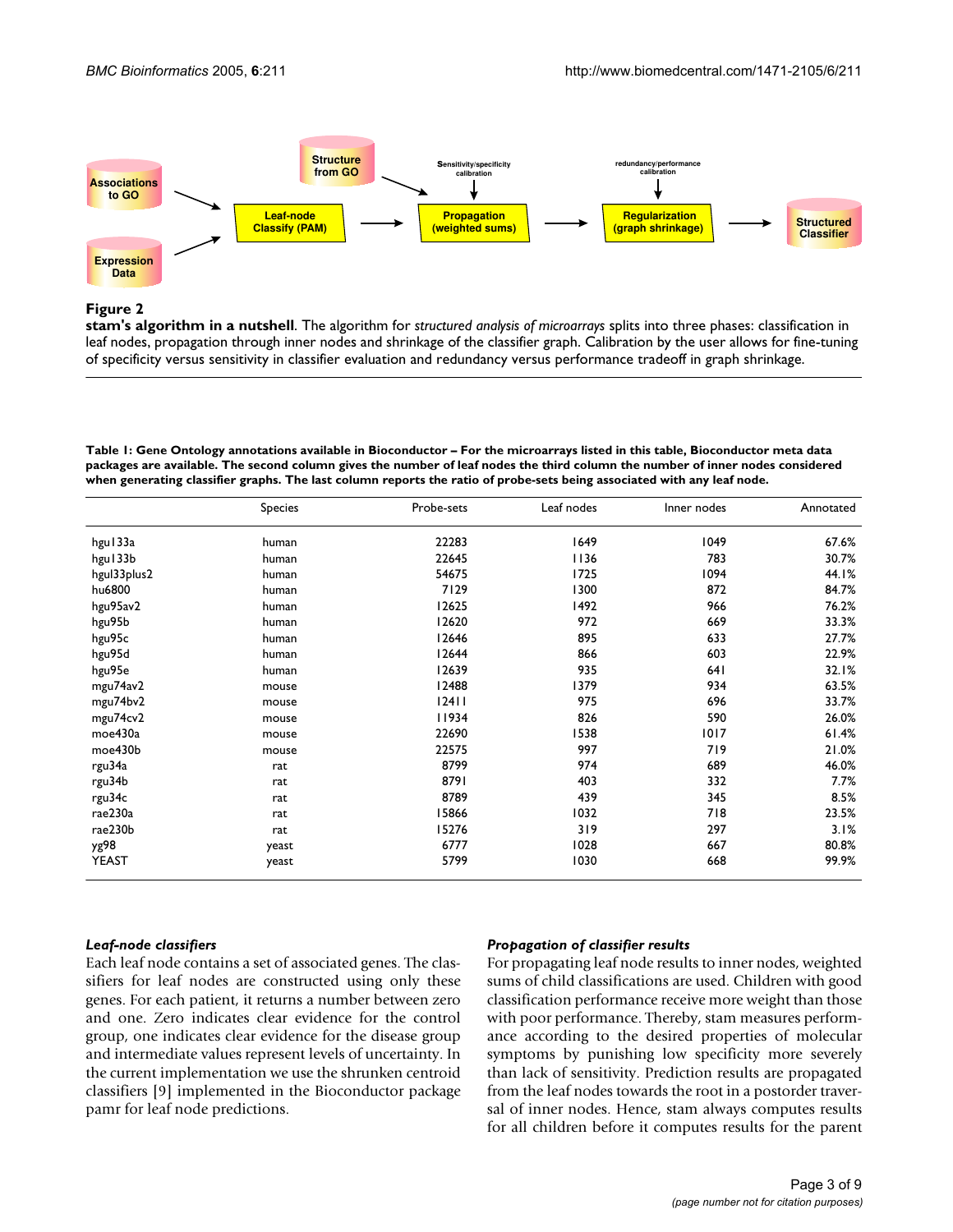

**Cross validation evaluation**. For several graph shrinkage candidates error rates in the root node, the root performance and the mean redundancy (top panel), as well as the number of nodes remaining in the shrunken graph and the number of genes accessible through these (bottom panel) are shown for the task to identify squamous lung cancers. The vertical lines show the automatically chosen shrinkage level.

node. The root naturally displays an overall classification result.

#### *Classifier graph shrinkage*

Many biological processes are not involved with the investigated phenotype. Therefore, stam simplifies the classifier graph by eliminating irrelevant branches. This is done in analogy to gene shrinkage in the shrunken centroid algorithm [9]. stam controls the shrinkage process by calibrating a shrinkage parameter in a cross validation setting. We define an objective function considering two independent goals: good predictive performance in the root and a set of molecular symptoms for patient stratification. For the second goal aggressive shrinkage is counterproductive, since it eliminates too many inherently heterogeneous molecular symptoms.

The program's output is a classifier graph, where each node represents a molecular symptom. We have shown in [15] that the collection of these classifiers yields state-ofthe-art predictive performance and allows for a resolved diagnosis. A stam-diagnosis is more resolved than the classification provided for training because molecular symptoms are usually absent in some of the disease patients. Patterns of absence and presence of molecular symptoms identify smaller groups of patients and thus provide an additional molecular stratification of patients. Due to this unsupervised aspect within our supervised method, we call our approach semi-supervised.

#### **Results**

Installing stam works like any other Bioconductor package either by downloading and installing from a local copy or directly through the internet. We provide packaged versions ready for download on the Bioconductor web site [19] as well as on our own web page [20].

Computing with stam is done on a command-line level. Gene expression matrices can either be provided as plain R matrices or as exprSet Bioconductor objects. R can read tab-delimited files written by any other software. stam provides functions for cross validation, model fit, and prediction. First, cross validation is applied on training data to find the appropriate shrinkage level. The second function computes a classifier model given this shrinkage level. This model can than be used by the prediction function to diagnose new patients and assign them to novel molecular disease entities. For convenience all three steps can be performed by one call of an evaluation function. This function can also randomly split patients into a training and a test set.

For further illustration, we use a data set from a microarray study on lung cancer [1]. The investigators have analyzed gene expression profiles from 186 lung cancer as well as 17 non-tumor lung biopsies using hierarchical and probabilistic clustering with the goal to uncover novel molecular lung cancer entities. The study uses the HG-U95Av2 microarray from Affymetrix and contains samples from various subtypes of lung cancer. For illustration, we apply stam with the squamous cancers forming the disease group of interest and all other cancers as controls.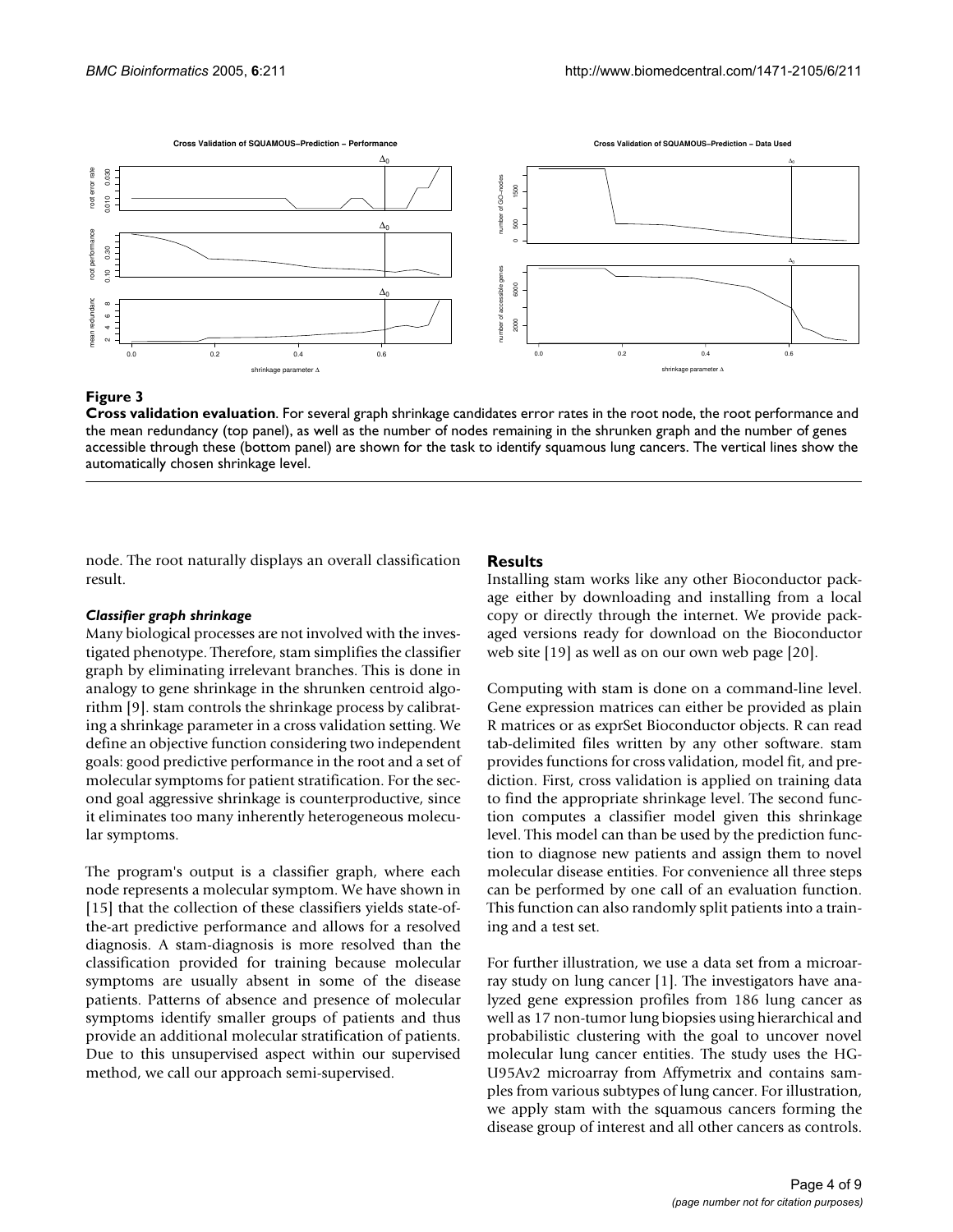

**Nodewise evaluation**. Classifiers for all nodes representing molecular symptoms have different performance. The left panels oppose performance to redundancy (to all other nodes remaining in the shrunken classifier graph). The right panels contrast sensitivity to specificity. The upper panels are drawn using training data while the lower ones are generated based on the test data.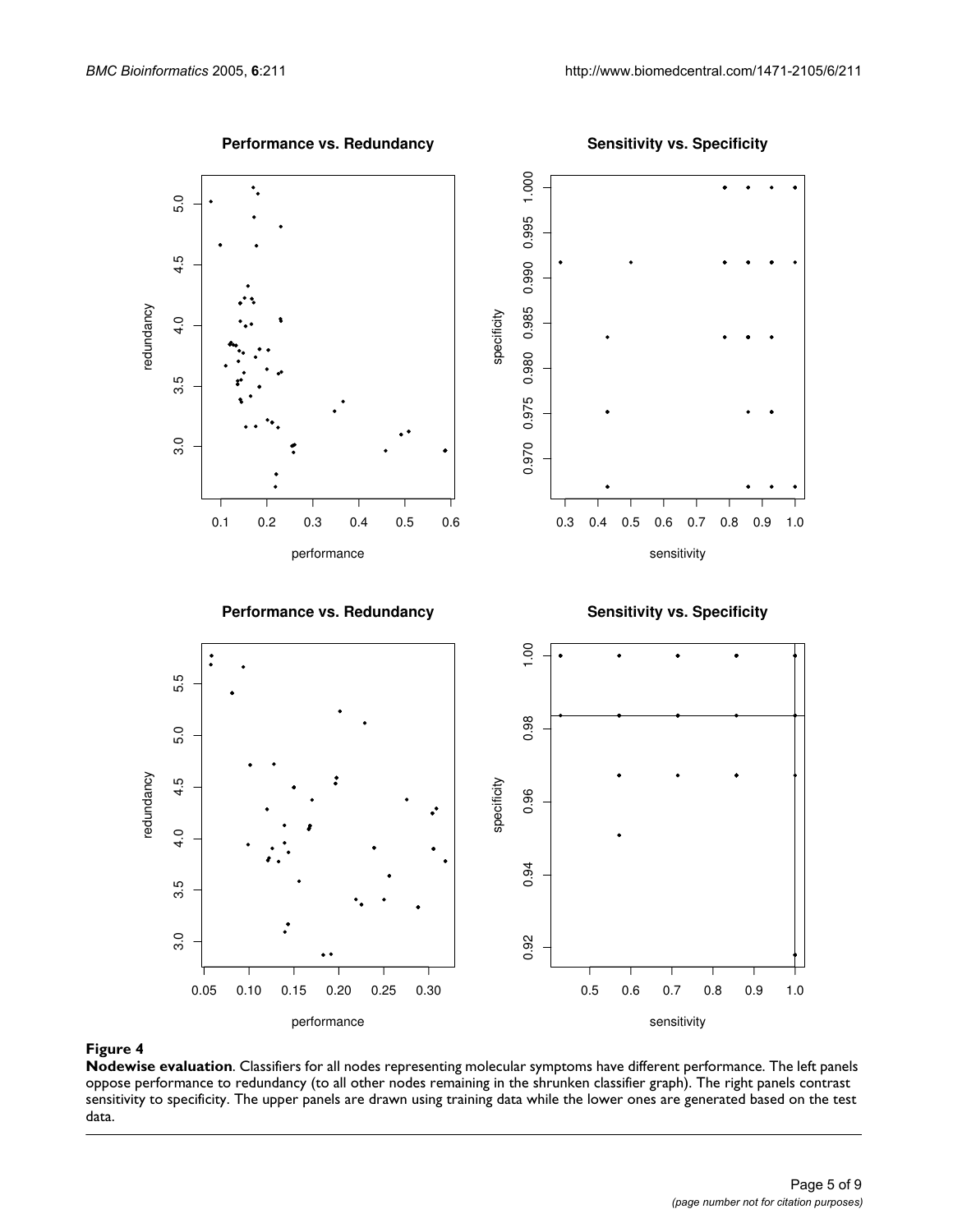

**Shrunken classifier graph**. For the squamous lung cancer identification this classifier graph containing 90 nodes is generated. Its 24 leaf nodes use 1614 probes (12.8% of all probes on the HG-U95Av2 microarray).

In the dataset there are 21 squamous carcinomas. The 203 samples are randomly split into a training set (135 samples containing 14 squamous) and a test set (68 samples containing 7 squamous).

#### *Automatic and manual calibration of graph shrinkage*

Graph shrinkage can be calibrated automatically by cross validation or manually. To this end, stam provides two performance scores and corresponding plots. The first score is root performance measured as what would be the log-likelihood in a probabilistic setting. The second score, called mean redundancy, represents the diversity of molecular symptoms in the graph. It is the mean of pairwise redundancies. Here as well we interpret classifier outputs as probabilities. Our definition of pairwise redundancy is then the negative logarithm of the probability for unequal class prediction, stam aims for small values for both scores. While automated optimization uses an affine combination of the scores as objective function [15], manual calibration allows for a problem specific adjustment of the performance versus diversity trade off. The left pane of Figure 3 displays both scores for the whole classifier graph together with the error rate in the root node depending on the graph shrinkage level. The right pane of Figure 3 shows the number of nodes in the graph, and the number of genes accessible through these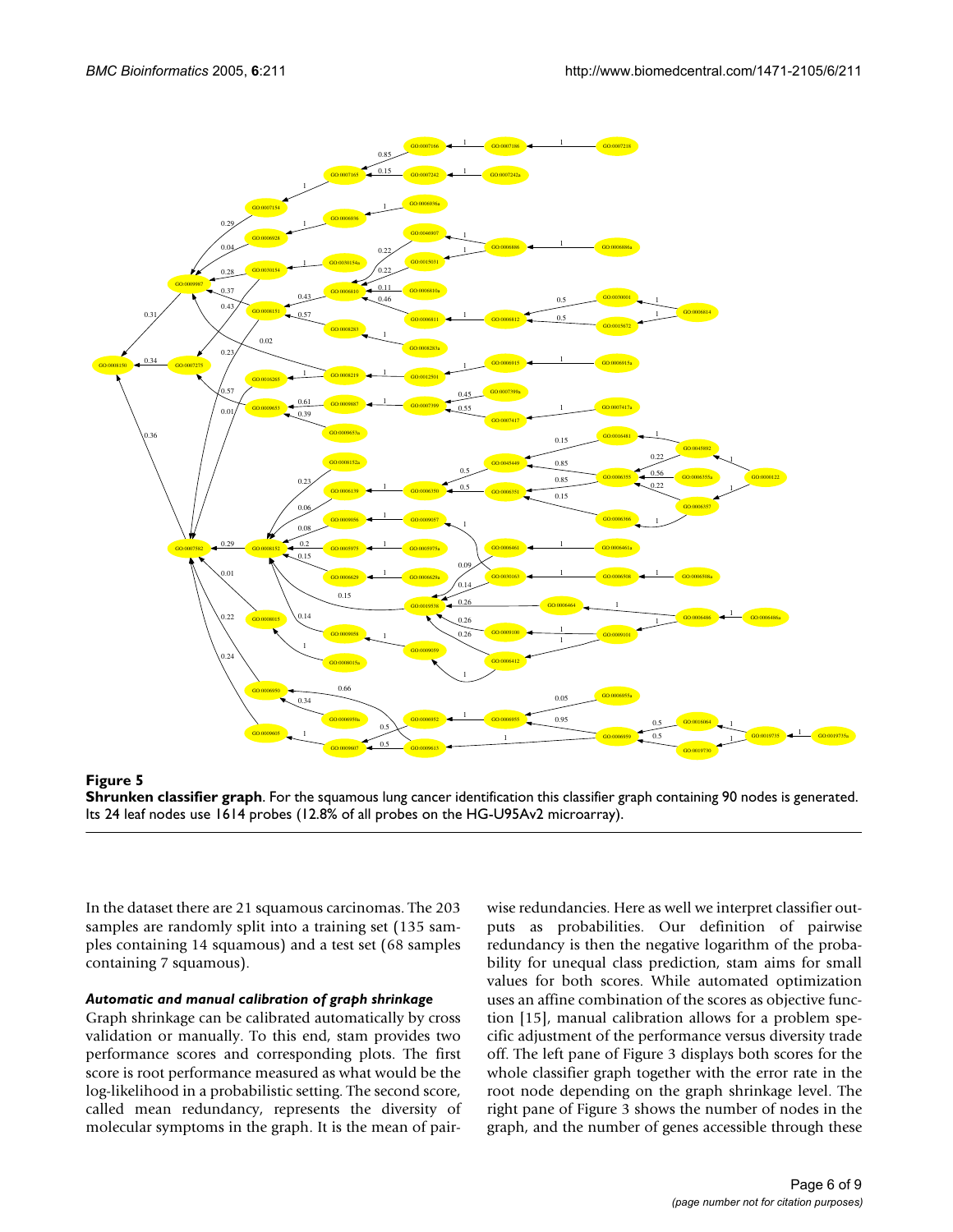

**Prediction of SQUAMOUS Specificity: [0.98360655737705,1], Sensitivity [0.1,1], GO−nodes: 58**

**Molecular symptoms image**. Resolved diagnoses for all squamous lung cancers are represented by the columns in this image. Rows represent molecular symptoms. The seven samples from the test set are marked with capital letters on the x-axis. Only a few samples including the test sample E present all molecular symptoms. Several samples lack some of the molecular symptoms. For instance, the symptom attributed to "intra-cellular protein transport" is not present in some of the training samples as well as samples B, C, F and G from the test set.

nodes. Figure 4 resolves the scores node per node. It contains scatter plots displaying sensitivity versus specificity and redundancy versus performance of single nodes. The redundancy of single nodes is defined in [15]. It is high if the corresponding classifier provides results which are similar to those of other classifiers in the shrunken graph.

#### *Browsable results*

Results are written on interlinked HTML pages. Links allow navigation along the edges of the classifier graph. The pages contain classification results and performance evaluation for all nodes as well as overall information on cross-validation, model fit and root diagnosis of patients.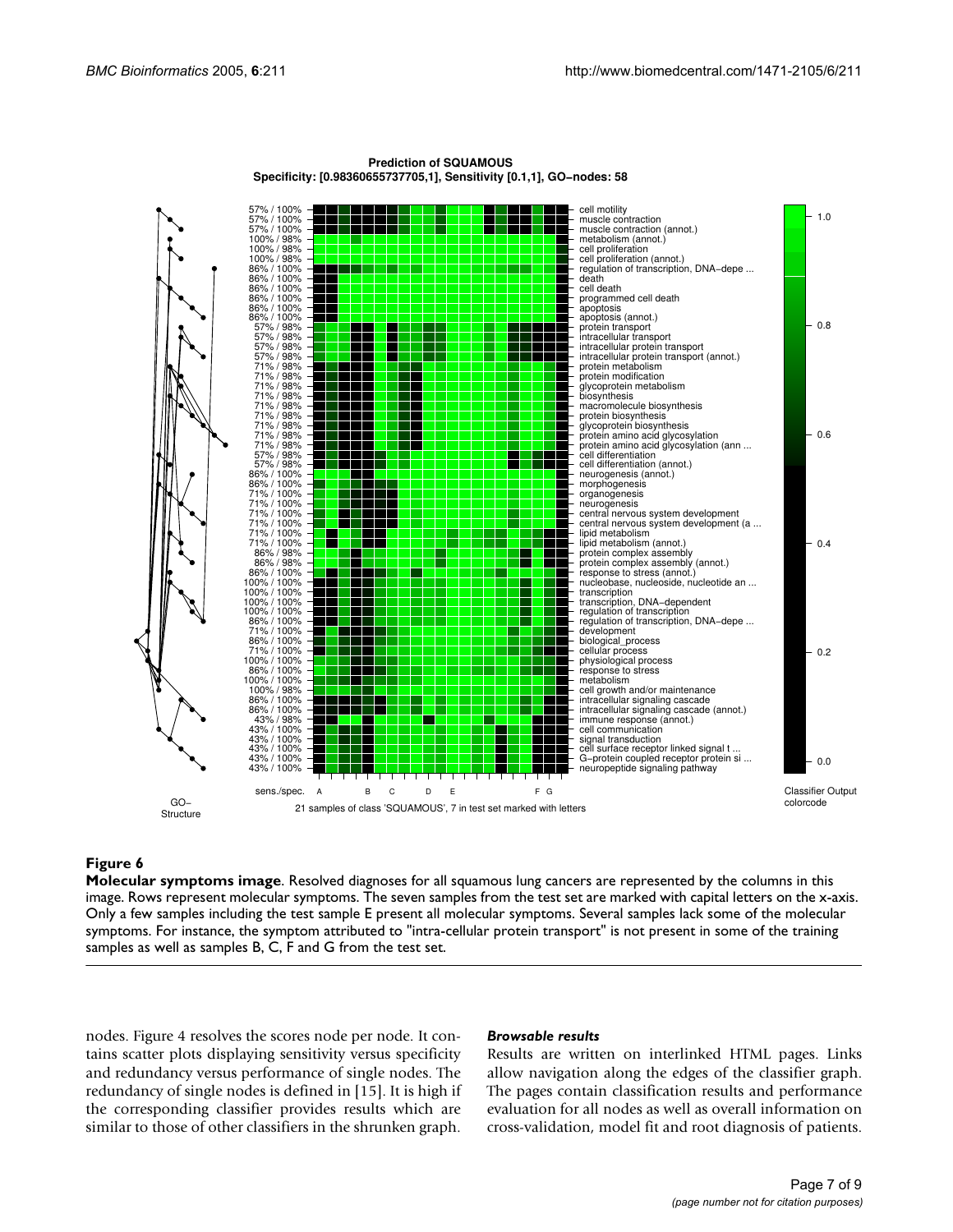

**Client-server architecture for interactive exploration**. Architecture of stam's server feature. CGI scripts deposit requests in a task repository from where the stamserver reads and executes them.

For inner nodes the propagation weights are provided and for leaf nodes the genes used for classification can be displayed. The user can further explore term definitions and probe-set annotations through external links to the Gene Ontology and the Affymetrix web sites.

If the package graphviz [21] is installed, an interactive graphical representation of the classifier graph is included. Links on the nodes lead to the corresponding node-specific result page. Figure 5 shows an example using the lung cancers dataset.

For visualizing patient stratification a molecular symptoms image is generated, as illustrated in Figure 6. Classifier outputs are color coded with bright colors representing presence, and dark color absence of a molecular symptom. Columns represent patients, and rows molecular symptoms. Rows and columns are arranged such that similar rows and columns are placed together.

# *Interactive use of stam*

For the interactive exploration of the graph shrinkage level and other parameters affecting visual output, we have implemented a WWW based solution. stam can write HTML forms for these parameters directly on the HTML result pages. We provide CGI scripts with the package, which collect the user's entries and pass them to the stam server. This server is also included in the R package. It consists of an R function which, is constantly polling for user requests submitted via the internet. The architecture is illustrated in Figure 7. The user's WWW browser is redirected to a progress page which reloads automatically every second. As soon as the stam server has finished treating the request, the browser is redirected to an updated result page.

# **Discussion**

In this paper we present a software package to integrate biological annotation into statistical class prediction analysis of microarray data in an a priori fashion. We use the functional annotation collected in the Gene Ontology database to construct structured classifiers. Class predictions are computed for each term in the Gene Ontology which is related to the disease. Our method allows for biologically resolved diagnosis of patients. It is thus able to stratify complex clinical phenotypes, where different patients who show the phenotype may display different molecular characteristics.

We suggest structured analysis of microarrays for different applications. In addition to predictive performance we also aim for making underlying disease mechanisms transparent. We do this by identifying molecular symptoms associated to subsets of patients in the disease group. Molecular symptoms are always restricted to well defined biological processes. Patients who are positive for a molecular symptom display specific gene expression in the corresponding process. Not all patients in the disease group are positive for every identified molecular symptom, but some patients can be positive for more than one of them. Using patterns of absence and presence of molecular symptoms, we define an additional molecular stratification of patients.

# **Conclusion**

In summary, stam is a novel algorithm for uncovering previously unknown molecular disease sub-entities. The R package is easily accessible to all researchers working with Affymetrix® oligo chips.

# **Availability and requirements**

The Bioconductor compliant R package stam is available through the Bioconductor web site [19]. Alternatively we also make it available on the Computational Diagnostics Software Page at the Max Planck Institute for Molecular Genetics in Berlin [20]. There, the source package is available for download and we also run a Bioconductor compliant package repository.

Our software is written for the R package for statistical computing downloadable from [22]. An installation of version 2.0.0 or later of the R software is needed to run stam. Our software is based on other Bioconductor packages, namely the meta data packages for the Gene Ontology annotations. We recommend to install release 1.5 of